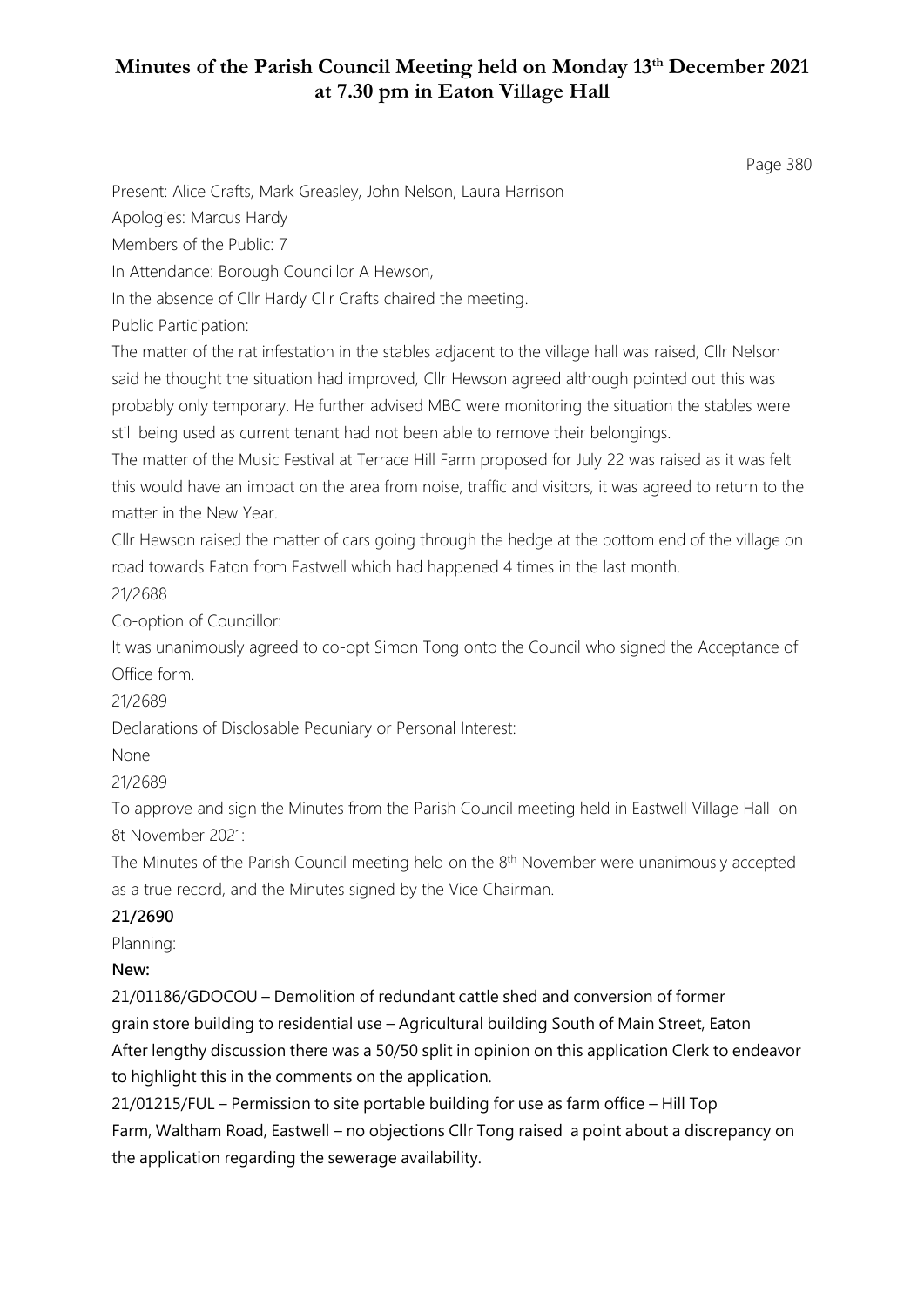Page No.381

#### **Planning continued:**

21/01204/FUL – 3 new dwellings, replacement farm yard, 3 barns, workshop, farm shop and café plus building to use as railway museum – Cross Roads Farm, Scalford Road, Eastwell – It was agreed that the Council had no objections as such and it was suggested that as the development included a public amenity (shop) it would be desirable if a contribution be made towards putting in a footpath from the edge of the village to Eastwell Crossroads, Cllr Nelson to put suggestion to Cllr Hewson.

21/2691

Financial:

Bank Reconciliation

A list of receipts and payments for November was approved and is attached to these Minutes and it was unanimously agreed, the reconciled balance of £18331.17 at 30<sup>th</sup> November was a true record of the Councils financial position and signed by the Vice Chairman.

Cllrs Nelson and Greasley were appointed to check and countersign the invoices against the payments on a month by month basis.

21/2692

Defibrillator:

The Clerk confirmed that the process of moving the defibrillator was in process once certain information had been received from the village hall committee.

21/2693

Budget/Precept:

The Clerk had provided a budget proposal of known costs of £13320.00 and asked the meeting to consider items 20 to 27 and suggest budget figures in order that the budget could be completed. After discussion it was unanimously agreed to Precept the amount of £21400.00 and the Precept form was signed by Cllr Crafts as Presiding Chairman and Cllrs Greasley and Nelson as Council Members.

21/2694

Eaton

The matter of the Undle was raised as it appeared there had been several incidents locally attributed to the person who was attempting to live on the land near the Bridge including an incident involving his dog. It had now been confirmed that he had been rehoused in Bottesford and attempts to build on the land had been squashed.

Cllr Tong raised the matter of a planning application in Branston on the borders of Eaton which was of some considerable size and had already 10 complaints had been put in to the Borough Council.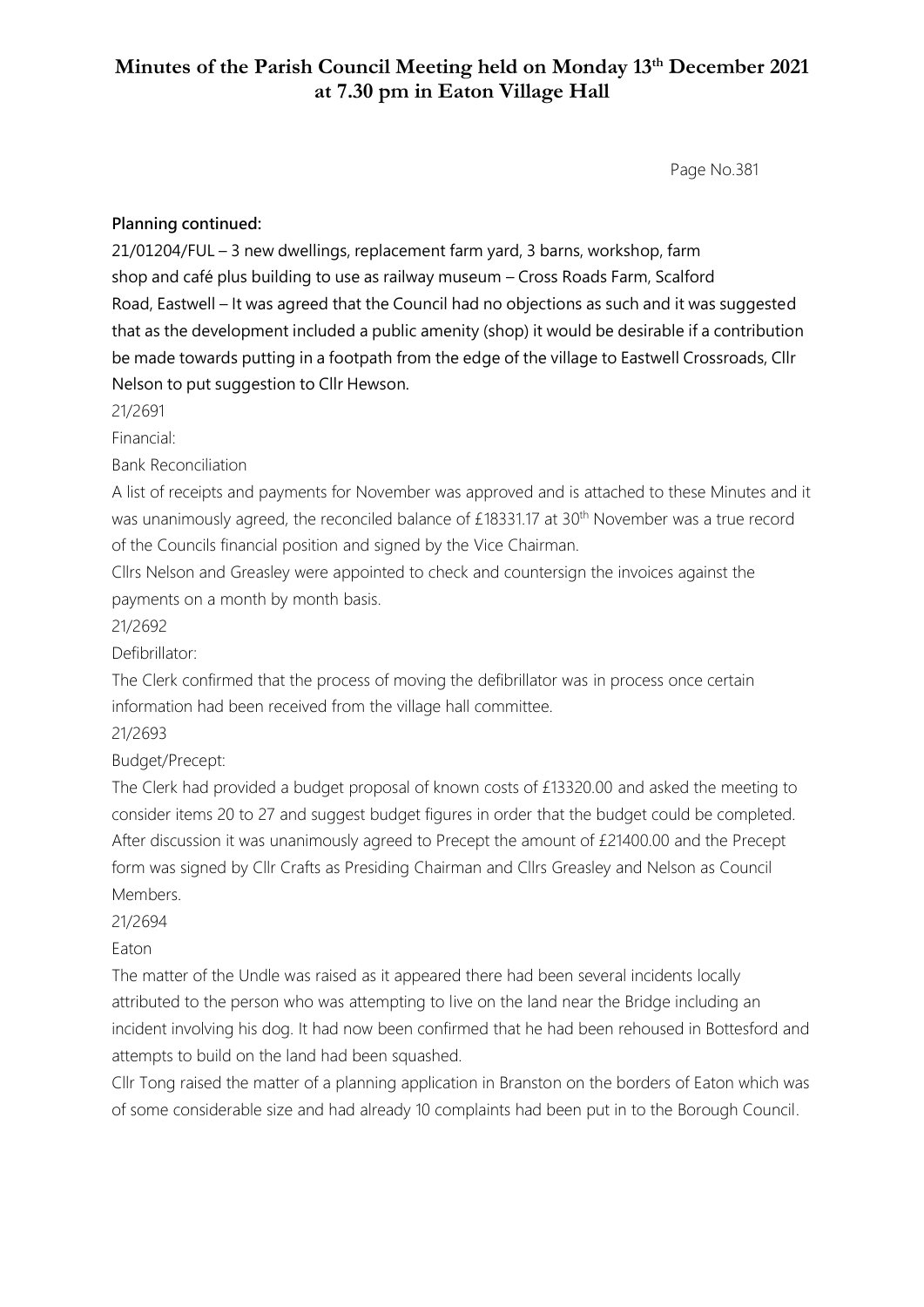Page 382

21/2695 Eastwell: Nothing to report 21/2696 Goadby Marwood Cllr Greasley raised the matter of planning application 21/01141/FUL – bungalow G M, having spoken with the applicant who advised MBC hadn't put all the documents on the web site, Cllr Greasley would take the matter up with the planners 21/2697 Emails - previously circulated, and issues raised for next Month's agenda: No matters raised 21/2698 Items for Next Month's Agenda: Budget Allotment Tenancy Agreement

Date of next Meeting: Monday 10<sup>th</sup> January 2022 at 7.30 pm in Eaton Village Hall

The meeting closed at 21.16 pm

| Signed:              |
|----------------------|
| Chairman             |
| Eaton Parish Council |